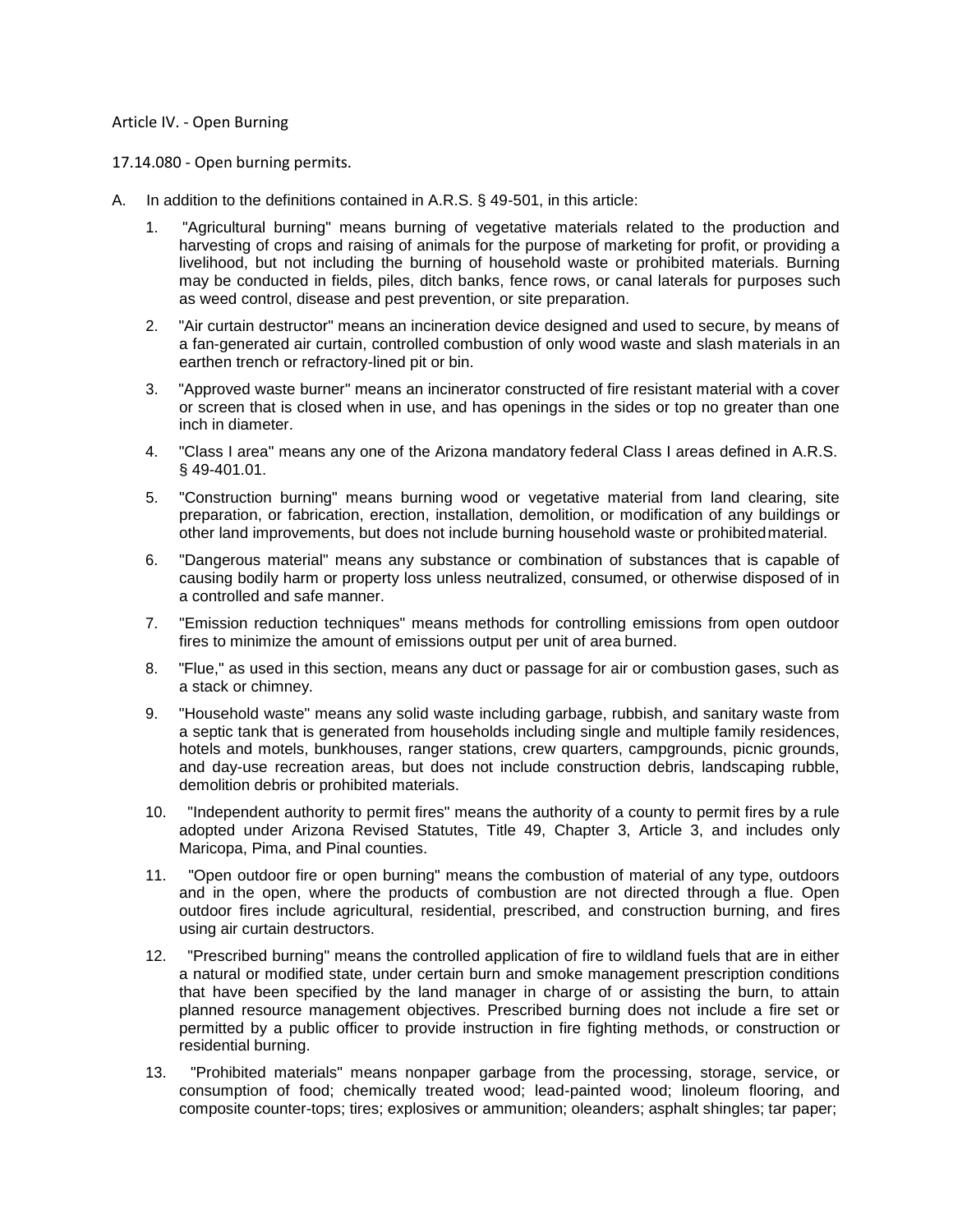plastic and rubber products, including bottles for household chemicals; plastic grocery and retail bags; waste petroleum products, such as waste crankcase oil, transmission oil, and oil filters; transformer oils; asbestos; batteries; anti-freeze; aerosol spray cans; electrical wire insulation; thermal insulation; polyester products; hazardous waste products such as paints, pesticides, cleaners and solvents, stains and varnishes, and other flammable liquids; plastic pesticide bags and containers; and hazardous material containers including those that contained lead, cadmium, mercury, or arsenic compounds.

- 14. "Residential burning" means open burning of vegetative materials conducted by or for the occupants of residential dwellings, but does not include burning household waste or prohibited material.
- B. Unlawful Open Burning. Notwithstanding any other rule in this chapter, a person shall not ignite, cause to be ignited, permit to be ignited, allow, or maintain any open outdoor fire in a county without independent authority to permit fires except as provided in A.R.S. § 49-501 and this section.
- C. Open Outdoor Fires Exempt From a Permit. The following fires do not require an open burning permit from the control officer or a delegated authority:
	- 1. Fires used only for:
		- a. Cooking of food,
		- b. Providing warmth for human beings,
		- c. Recreational purposes,
		- d. Branding of animals,
		- e. Orchard heaters for the purpose of frost protection in farming or nursery operations, and
		- f. The proper disposal of flags under 4 U.S.C. 1, § 8.
	- 2. Any fire set or permitted by any public officer in the performance of official duty, if the fire is set or permission given for the following purpose:
		- a. Control of an active wildfire; or
		- b. Instruction in the method of fighting fires, except that the person setting these fires must comply with the reporting requirements of subsection (D)(3)(f).
	- 3. Fire set by or permitted by the control officer of Department of Agriculture for the purpose of disease and pest prevention in an organized, area-wide control of an epidemic or infestation affecting livestock or crops.
	- 4. Prescribed burns set by or assisted by the federal government or any of its departments, agencies, or agents, or the state or any of its agencies, departments, or political subdivisions.
- D. Open Outdoor Fires Requiring a Permit.
	- 1. The following open outdoor fires are allowed with an open burning permit from the control officer or a delegated authority:
		- a. Construction burning;
		- b. Agricultural burning;
		- c. Residential burning;
		- d. Prescribed burns conducted on private lands without the assistance of a federal or state land manager as defined under [subsection (A)(12)];
		- e. Any fire set or permitted by a public officer in the performance of official duty, if the fire is set or permission given for the purpose of weed abatement, or the prevention of a fire hazard, unless the fire is exempt from the permit requirement under subsection (C)(3);
		- f. Open outdoor fires of dangerous material under subsection E;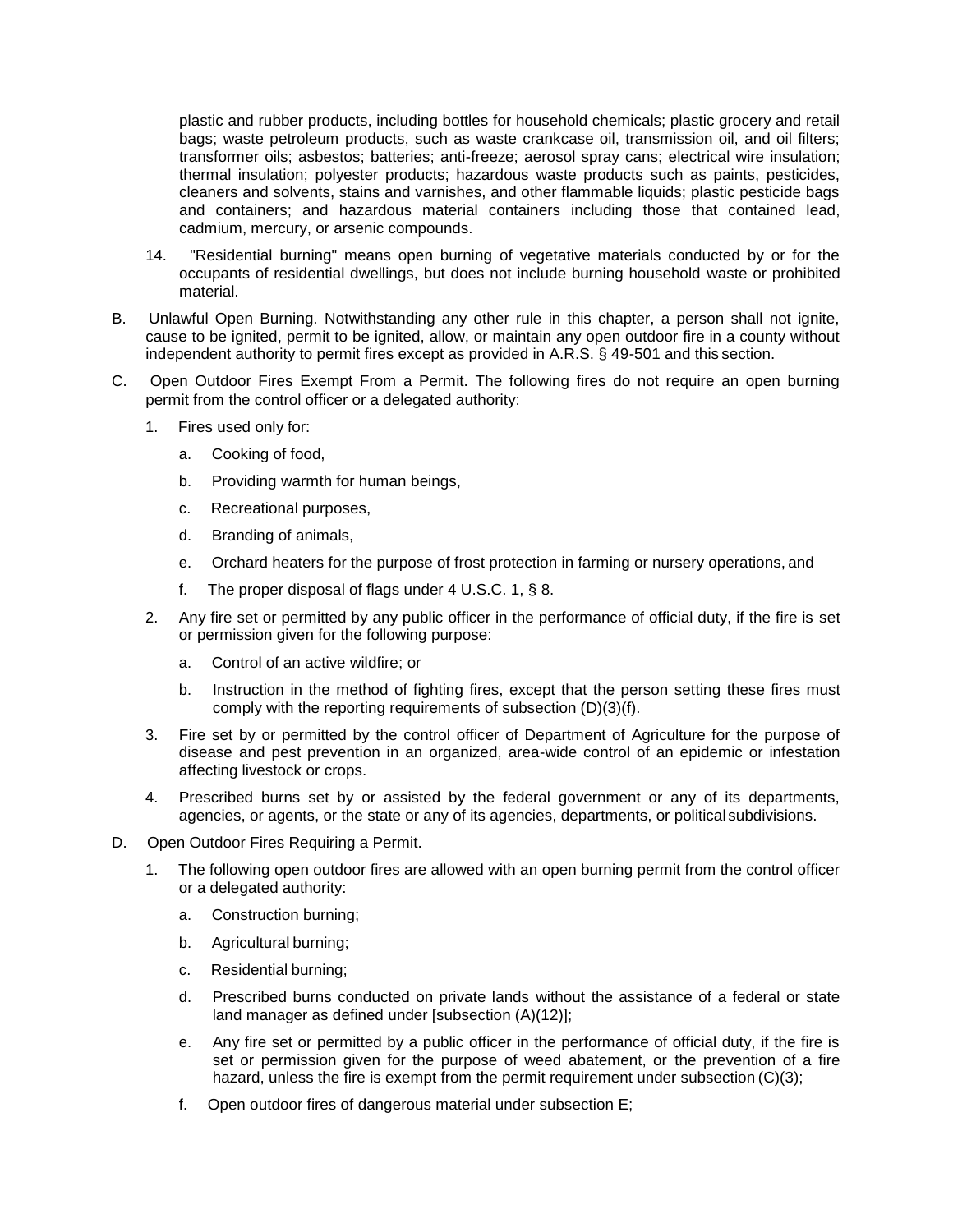- g. Open outdoor fires of household waste under subsection F; and
- h. Open outdoor fires that use an air curtain destructor, as defined in Section 17.14.080(A)(2).
- 2. A person conducting an open outdoor fire in a county with independent authority to permit fires shall obtain a permit from the control officer or a delegated authority unless exempted under subsection C. Permits may be issued for a period not to exceed one year. A person shall obtain a permit by completing an PDEQ-approved application form.
- 3. Open outdoor fire permits issued under this section shall include:
	- a. A list of the materials that the permittee may burn under the permit;
	- b. A means of contacting the permittee authorized by the permit to set an open fire in the event that an order to extinguish the open outdoor fire is issued by the control officer or the delegated authority;
	- c. A requirement that burns be conducted during the following periods, unless otherwise waived or directed by the control officer on a specific day basis:
		- i. Year-round: Ignite fire no earlier than one hour after sunrise; and
		- ii. Year-round: Extinguish fire no later than two hours before sunset;
	- d. A requirement that the permittee conduct all open burning only during atmospheric conditions that:
		- i. Prevent dispersion of smoke into populated areas;
		- ii. Prevent visibility impairment on traveled roads or at airports that result in a safety hazard;
		- iii. Do not create a public nuisance or adversely affect public safety;
		- iv. Do not cause an adverse impact to visibility in a Class I area; and
		- v. Do not cause uncontrollable spreading of the fire;
	- e. A list of the types of emission reduction techniques that the permittee shall use to minimize fire emissions;
	- f. A reporting requirement that the permittee shall meet by providing the following information in a format provided by the control officer for each date open burning occurred, on either a daily basis on the day of the fire, or an annual basis in a report to the control officer or delegated authority due on February 1 for the previous calendar year:
		- i. The date of each burn;
		- ii. The type and quantity of fuel burned for each date open burning occurred;
		- iii. The fire type, such as pile or pit, for each date open burning occurred; and
		- iv. For each date open burning occurred, the legal location, to the nearest section, or latitude and longitude, to the nearest degree minute, or street address for residential burns;
	- g. A requirement that the person conducting the open burn notify the local fire-fighting agency or private fire protection service provider, if the service provider is a delegated authority, before burning. If neither is in existence, the person conducting the burn shall notify the state forester;
	- h. A requirement that the permittee start each open outdoor fire using items that do not cause the production of black smoke;
	- i. A requirement that the permittee attend the fire at all times until it is completely extinguished;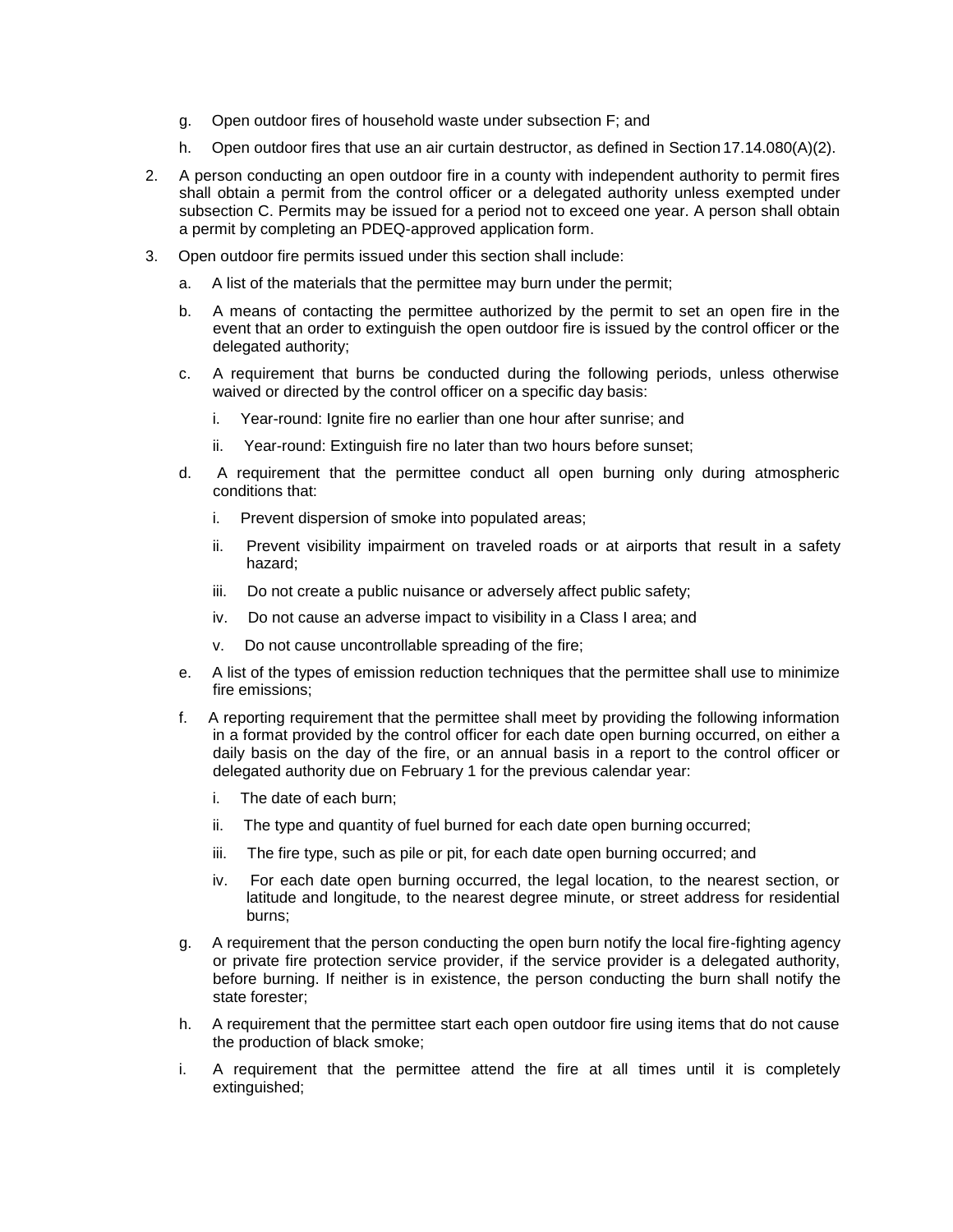- j. A requirement that the permittee provide fire extinguishing equipment on-site for the duration of the burn;
- k. A requirement that the permittee ensure that a burning pit, burning pile, or approved waste burner be at least fifty feet from any structure;
- l. A requirement that the permittee have a copy of the burn permit on-site during open burning;
- m. A requirement that the permittee not conduct open burning when an air stagnation advisory, as issued by the National Weather Service, is in effect in the area of the burn or during periods when smoke can be expected to accumulate to the extent that it will significantly impair visibility in Class I areas;
- n. A requirement that the permittee not conduct open burning when any stage air pollution episode is declared by ADEQ or PDEQ;
- o. A statement that the control officer, or any other public officer, may order that the burn be extinguished or prohibit burning during periods of inadequate smoke dispersion, excessive visibility impairment, or extreme fire danger; and
- p. A list of the activities prohibited and the criminal penalties provided under A.R.S. § 13- 1706.
- 4. The control officer or a delegated authority shall not issue an open burning permit under this section:
	- a. That would allow burning prohibited materials other than under a permit for the burning of dangerous materials;
	- b. If the applicant has applied for a permit under this section to burn a dangerous material which is also hazardous waste under 40 CFR 261, but does not have a permit to burn hazardous waste under 40 CFR 264, or is not an interim status facility allowed to burn hazardous waste under 40 CFR 265; or
	- c. If the burning would occur at a solid waste facility in violation of 40 CFR 258.24 and the control officer has not issued a variance under A.R.S. § 49-763.01.
- E. Open Outdoor Fires of Dangerous Material. A fire set for the disposal of a dangerous material is allowed by the provisions of this section, when the material is too dangerous to store and transport, and the control officer has issued a permit for the fire. A permit issued under this subsection shall contain all provisions in subsection (D)(3) except for subsections (D)(3)(e) and (D)(3)(f). The control officer shall permit fires for the disposal of dangerous materials only when no safe alternative method of disposal exists, and burning the materials does not result in the emission of hazardous or toxic substances either directly or as a product of combustion in amounts that will endanger health or safety.
- F. Open Outdoor Fires of Household Waste. An open outdoor fire for the disposal of household waste is allowed by provisions of this section when permitted in writing by the control officer or a delegated authority. A permit issued under this subsection shall contain all provisions in subsection (D)(3) except for subsections  $(D)(3)(e)$  and  $(D)(3)(f)$ . The permittee shall conduct open outdoor fires of household waste in an approved waste burner and shall either:
	- 1. Burn household waste generated on-site on farms or ranches of forty acres or more where no household waste collection or disposal service is available; or
	- 2. Burn household waste generated on-site where no household waste collection and disposal service is available and where the nearest other dwelling unit is at least five hundred feetaway.
- G. The control officer shall hold an annual public meeting for interested parties to review operations of the open outdoor fire program and discuss emission reduction techniques.
- H. Nothing in this section is intended to permit any practice that is a violation of any statute, ordinance, rule, or regulation.